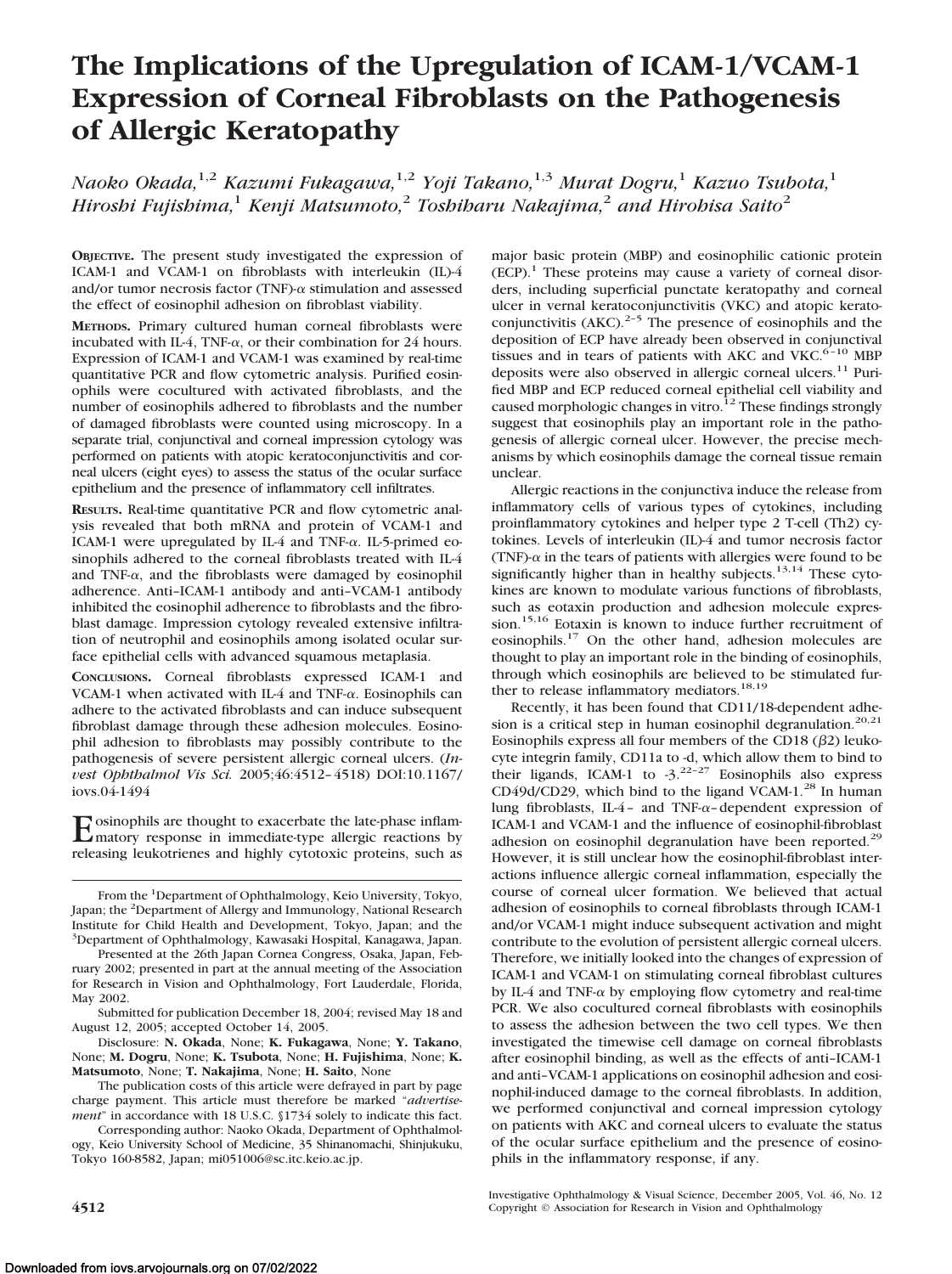**FIGURE 1.** Immunohistochemistry staining of corneal fibroblasts by antivimentin antibodies. (**A**) Image shows diffuse positive staining with antivimentin antibodies (rabbit polyclonal, 1:2000 dilution; Lab Vision Corporation, Fremont, CA) and a lack of impurities from the presence of any other cell types in the slide chamber (magnification  $200 \times$ ). (**B**) Image shows the absence of staining in the negative control specimen (magnification  $200X$ ).



## **MATERIALS AND METHODS**

### **Primary Cell Cultures**

Three human corneas were obtained from the American Eye Bank Association. Briefly, after the center of each cornea was punched out for transplantation, the remaining rim of tissue was used to prepare corneal fibroblasts. The human tissue was used in strict accordance with the tenets of the Declaration of Helsinki. Corneal tissue was cut into pieces and then placed on collagen-coated 35-mm culture dishes (Iwaki, Tokyo, Japan). Corneal fibroblasts were isolated from corneal tissue explants and cultured with fibroblast culture medium composed of Dulbecco's modified Eagle's medium and Ham's nutrient mixture F-12 (DMEM-F12; Gibco-BRL, Grand Island, NY), supplemented with 10% fetal calf serum (FCS; Gibco), 100 IU/mL penicillin, and 100 g/mL streptomycin (all supplied by Invitrogen-Gibco Life Technologies, Paisley, UK) at  $37^{\circ}$ C with 5% (vol/vol)  $CO_2$  in air. Cultures of passages 3 and 6 were used in the present study. The purity of the cell cultures was assessed on the basis of both the distinctive morphology of corneal fibroblasts and their reactivity with antibodies to vimentin and isotype control in immunohistochemistry analysis. No contamination by corneal epithelial cells was detected (Fig. 1).

## **Isolation of Human Eosinophils**

Human granulocytes were isolated from heparin-anticoagulated venous blood of atopic volunteers. The granulocytes underwent Percoll density gradient centrifugation (490*g*) at room temperature, and CD16 positive cells were removed using immunomagnetic beads (Miltenyi Biotec GmbH, BergischGladbach, Germany) as previously described.30 Eosinophil purity of cytocentrifuge preparations was determined by staining (Diff-Quick; American Scientific Products, McGraw Park, IL) and was confirmed to be greater than 98%.

## **Quantitative Real-Time PCR**

We confirmed whether ICAM-1 and VCAM-1 mRNA expressions were correlated with the concentrations of IL-4 and TNF- $\alpha$  by performing quantitative measurements of ICAM-1 and VCAM-1 mRNA with realtime PCR. The primary human corneal fibroblasts from three different donors were cultured for 24 hours with various cytokine concentrations, after which total RNA was extracted. RNA was extracted from corneal fibroblasts cultured in the presence or absence of 0.3 to 30 ng/mL IL-4 and TNF- $\alpha$  for 24 hours. A commercially available sequence detection system (ABI PRISM 7700; Applied Biosystems, Warrington, UK) and gene expression assay mixes (TaqMan Universal PCR Master Mix and Assay-on-Demand Gene Expression Assay Mix; Applied Biosystems) were used for real-time quantitative PCR to measure for ICAM-1, VCAM-1, and GAPDH. The thermal profile consisted of 50°C for 2 minutes and 95°C for 10 minutes, followed by 40 cycles of 94°C for 15 seconds and 60°C for 1 minute. Results were analyzed by the comparative cycle threshold method.<sup>31,32</sup>

## **Flow Cytometry Analysis**

To examine the ICAM-1 and VCAM-1 protein expression on the cell surface of cultured fibroblasts, flow cytometric analysis was performed 24 hours after cytokine stimulation. IL-4 - and/or TNF- $\alpha$ -stimulated corneal fibroblasts were gently removed from the six well-culture dishes with cell dissociation buffer (Gibco-BRL), washed, and diluted in PBS containing  $1\%$  BSA and  $0.1\%$  NaN<sub>3</sub>. Cells were stained by monoclonal antibodies against mouse  $IgG<sub>1</sub>$  (Sigma, St. Louis, MO), ICAM-1 (84H10; Immunotech, Marseille, France) or VCAM-1 (1G11; Immunotech), respectively, and analyzed by flow cytometry (FACScan, Becton Dickinson, Franklin Lane, NJ) and analysis software (CellQuest; Becton Dickinson, Mountain View, CA).

#### **Eosinophil-Fibroblast Adhesion Assay**

To determine the functional significance of ICAM-1 and VCAM-1 expression on cultured fibroblasts, in vitro eosinophil adhesion experiments were performed. Corneal fibroblasts from three different donors were cultured in 96-well culture plates (Becton-Dickinson Labware, Lincoln Park, NJ) for 48 hours After starvation for 24 hours, the cells were stimulated with IL-4 (1-100 ng/mL) and/or TNF- $\alpha$  (1-100 ng/mL)



**FIGURE 2.** Relative expression of mRNA encoding ICAM-1 and VCAM-1 on corneal fibroblasts compared to controls. Corneal fibroblasts were incubated with IL-4 (0.3-30 ng/mL), TNF- $\alpha$  (0.3-30 ng/ mL), or their combination (0.3–30 ng/mL) for 24 hours Total RNA was isolated and real-time quantitative PCR for ICAM-1, VCAM-1, and GAPDH was performed. Data were analyzed by the comparative cycle threshold method and expressed as the fold index relative to the nonstimulated control (three trials). Values are means  $\pm$  SD;  $^*P$  < 0.05, Student's *t*-test.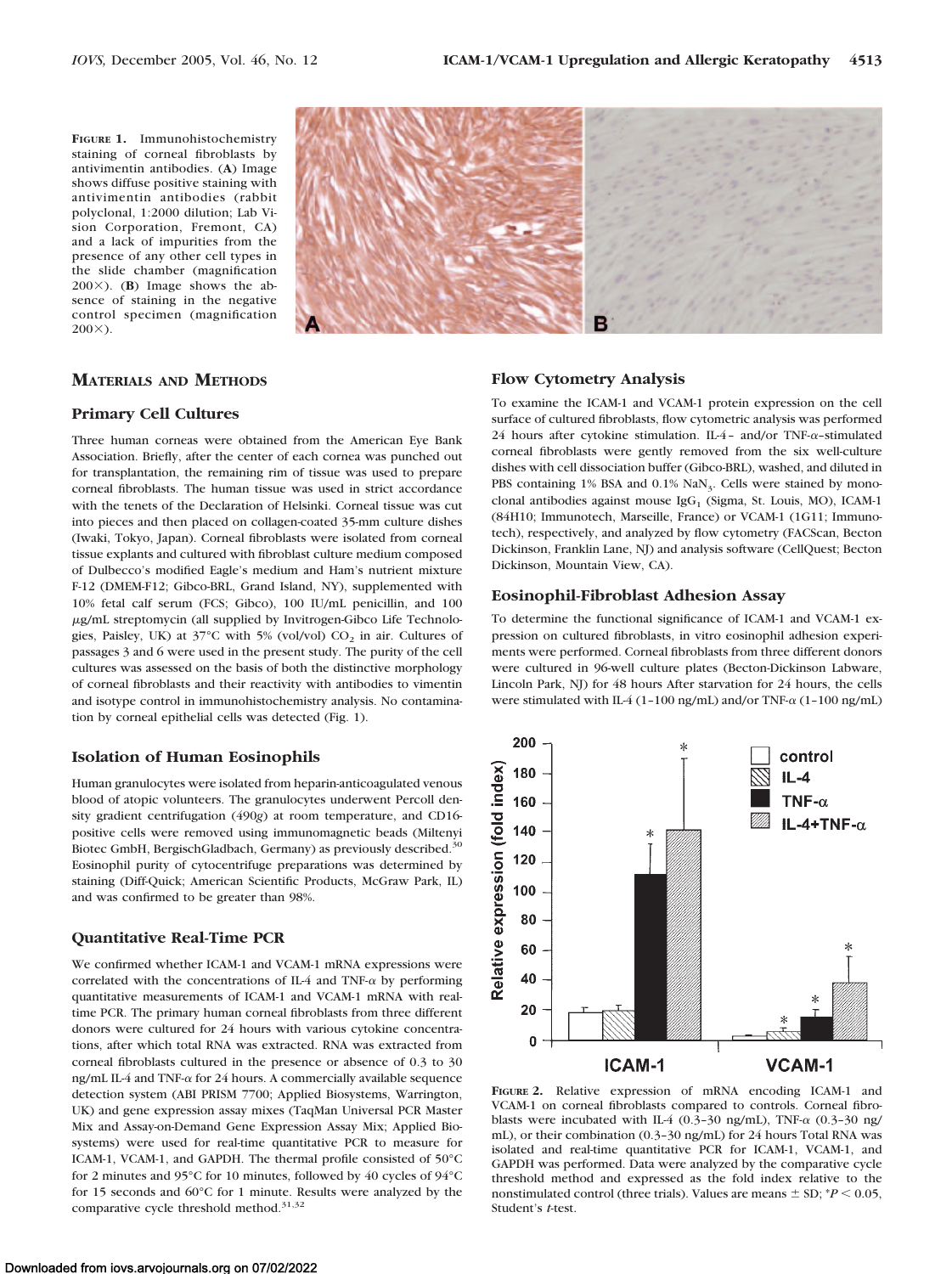for 24 hours. Purified eosinophils from three different donors were preincubated with 1 ng/mL IL-5 for 15 minutes, then cocultured with the cultured fibroblasts ( $1 \times 10^5$  cells per well) for 3 hours The wells were washed gently with PBS to remove nonadhered eosinophils, and the eosinophils adhered to the fibroblasts were counted using the light microscope field. To determine the effect of two adhesion molecules, ICAM-1 and VCAM-1, on eosinophil-fibroblast interactions, an inhibition assay was performed using anti–ICAM-1 monoclonal antibody (mAb) and anti–VCAM-1 mAb. After stimulation of fibroblasts with IL-4 and TNF- $\alpha$  for 24 hours, 50  $\mu$ L anti-mouse IgG<sub>1</sub> (Sigma), anti-ICAM-1 mAb, and anti–VCAM-1 mAb (Immunotech) were added and reacted for 30 minutes at 37°C before coculturing.

# **Morphologic Study of Fibroblasts Cocultured with Eosinophils**

By a similar method as the adhesion assays, fibroblasts were cultured in 96-well plates and stimulated with IL-4 and/or TNF- $\alpha$  for 24 hours. Preactivated eosinophils were added to the cultured fibroblasts, and they were cocultured for 72 hours. After coculturing, fibroblasts were gently washed twice with PBS, then 20  $\mu$ L of 0.5% trypan blue solution was added, and the cells were stained for 1 minute. After removing the solution with a pipet, nonstained cells, regarded as intact, were immediately counted under the microscope.

## **TUNEL Assay for Detection of Apoptosis in Fibroblasts**

Apoptosis in the cocultures of fibroblasts with eosinophils was detected employing the TUNEL (terminal deoxynucleotidyl transferase [TdT]-mediated deoxyuridine triphosphate [dUTP] nick-end labeling) assay, using a commerically available kit (In Situ Cell Death Detection Kit, Peroxidase; Boehringer Mannheim, Mannheim, Germany) per manufacturer's instructions.

# **Repeatability of the Individual Experiments**

Gene chip analysis, real-time PCR and flow cytometry experiments, adhesion assays, and morphologic studies were repeated three times in this study.

## **Conjunctival and Corneal Impression Cytology**

Conjunctival and corneal impression cytology was performed on eight patients with AKC and corneal ulcers (8 eyes; 7 males, 1 female; mean age 24 years, range 9 –34 years). The impression cytology specimens were obtained after administration of topical anesthesia with 0.4% oxybuprocaine. Strips of cellulose acetate filter paper (HAWP 304; Millipore, Bedford, MA) that were soaked in distilled water for a few hours and dried at room temperature were applied on upper palpebral conjunctiva and corneal ulcers, pressed gently by a glass rod, and then removed. The specimens were then fixed with formaldehyde. The specimens were stained with periodic acid schiff, dehydrated in ascending grades of ethanol and then with xylol, and finally coverslipped. The status of epithelial cells was determined by taking photographs using a light microscope at a magnification of  $400\times$ . The same researcher, who was masked to the identity of the specimen donors, evaluated the specimens for goblet cell counts, epithelial squamous metaplasia grades, and presence of inflammatory cell infiltrates.



FIGURE 3. Flow cytometry analysis of the expression of ICAM-1 and VCAM-1 on corneal fibroblasts. Corneal fibroblasts were incubated with IL-4  $(0.3-30 \text{ ng/mL})$ , TNF- $\alpha$  (0.3–30 ng/mL), or their combination (0.3–30 ng/mL) at 37°C for 24 hours. Cells were washed and stained with anti–ICAM-1 mAb and anti-VCAM-1 mAb and analyzed by flow cytometry. IL-4 and TNF- $\alpha$  induced the expression of ICAM-1 and VCAM-1 on corneal fibroblasts. (A) Mean fluorescence intensity (MFI) of ICAM-1 and VCAM-1 in flow cytometry  $(n = 3)$ ;  $P < 0.05$ . (B) Representative individual fluorescence intensity profile of ICAM-1 and VCAM-1 in flow cytometry.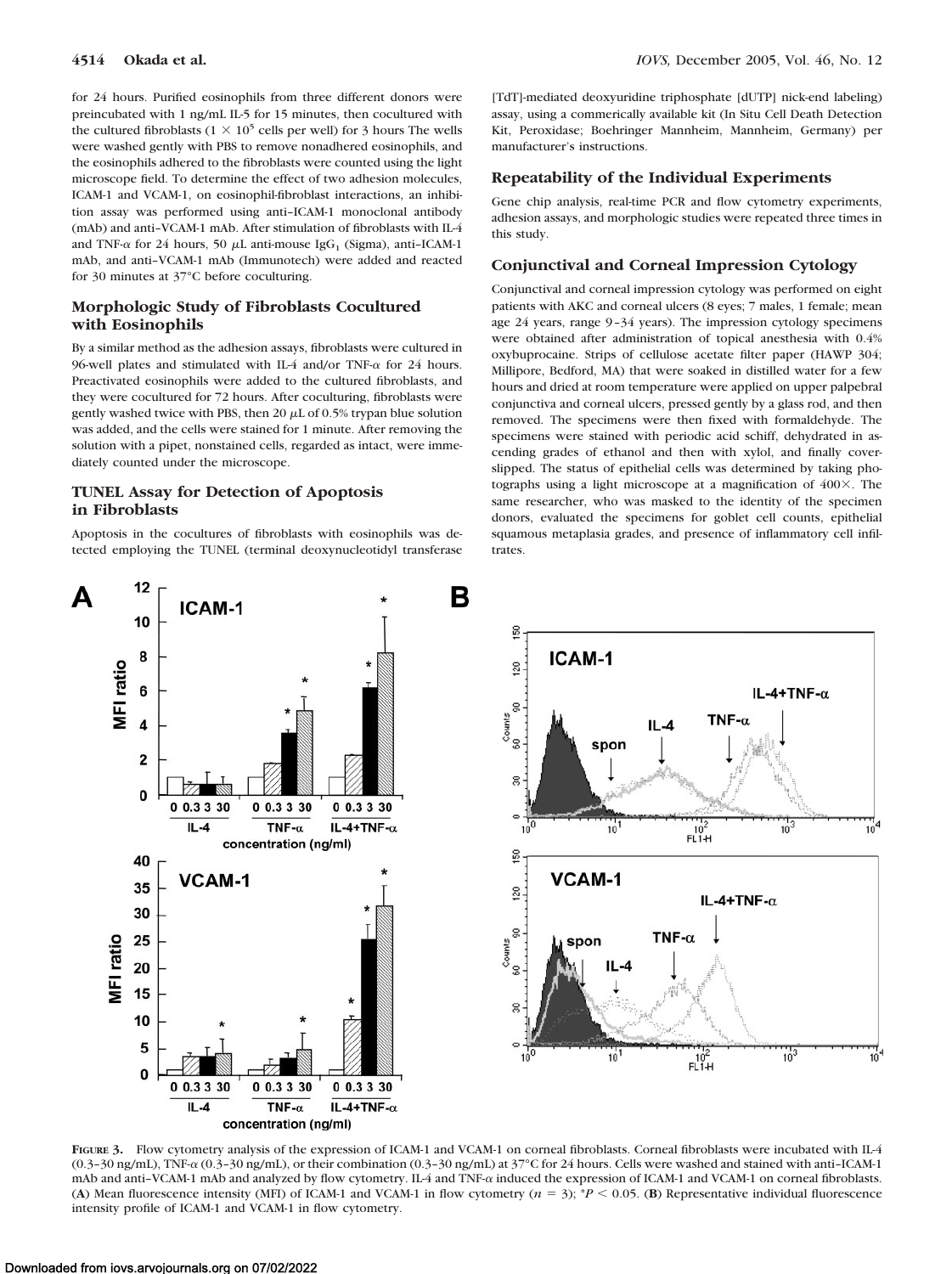All data are presented as means  $\pm$  SEM. Depending on the distribution of the individual data, the significance of differences between groups was determined by either Student's *t*-test or a Mann–Whitney rank sum test. Repeated-measures ANOVA was used where more than one comparison was made. Values of  $P \leq 0.05$  were considered significant.

# **RESULTS**

# **Real-Time PCR Analysis of ICAM-1 and VCAM-1 Expression after IL-4 and TNF-** $\alpha$  **Stimulation of Fibroblasts**

A significant increase in both ICAM-1 and VCAM-1 mRNA expression over basal levels was observed with TNF- $\alpha$  (0.3-30) ng/mL) stimulation (4.8- and 4.6-fold, compared to control, at 30 ng/mL) as shown in Figure 2. Although IL-4 (0.3–30 ng/mL) alone did not enhance ICAM-1 mRNA expression, a combination of TNF- $\alpha$  and IL-4 showed a slight additive effect on ICAM-1 mRNA expression. In contrast, VCAM-1 mRNA expression was increased by IL-4 alone to the same extent as with TNF- $\alpha$  stimulation (4.0-fold, at 30 ng/mL). A combination of 30 ng/mL TNF- $\alpha$  and IL-4 resulted in the greatest augmentation of VCAM-1 mRNA expression (32-fold).

# **Flow Cytometry Analysis of ICAM-1 and VCAM-1 Expression on Corneal Fibroblasts**

As shown in Figure 3, ICAM-1 was constitutively expressed on corneal fibroblasts, and significantly enhanced by TNF- $\alpha$  stimulation alone ( $P \le 0.05$ ) but not by IL-4 stimulation. Stimulation with the combination of IL-4 and TNF- $\alpha$  showed an additive effect on ICAM-1 expression. On the other hand, VCAM-1 was scarcely expressed on resting corneal fibroblasts, but was induced by IL-4 or TNF- $\alpha$  stimulation. A combination of IL-4 and TNF- $\alpha$  showed an additive effect on VCAM-1 expression.

# **Morphologic Analysis of Eosinophil Adhesion to Corneal Fibroblasts**

When unstimulated fibroblasts were incubated with activated eosinophils (1  $\times$  10<sup>5</sup> cells per well), slight spontaneous eosinophil adhesion to fibroblasts was noted at  $20.3 \pm 4.9$  cells/high power field (hpf) (Fig. 4A). After preincubation of fibroblasts with IL-4 (1-100 ng/mL) or TNF- $\alpha$  (1-100 ng/mL) for 24 hours, the number of adhered eosinophils increased in a dose-dependent manner ( $P \le 0.001$ ). A combination of IL-4 and TNF- $\alpha$ showed an additive effect on eosinophil adhesion. After stimulation with both 100 ng/mL IL-4 and 100 ng/mL TNF- $\alpha$ , eosinophil adhesion was most enhanced at  $99.0 \pm 15.6$  cells/hpf (a fivefold increase, compared with nonstimulated controls).

# **Morphologic Analysis of the Viability of Corneal Fibroblasts Cocultured with Eosinophils**

In eosinophil adhesion assays, we observed slight morphologic changes in fibroblasts cocultured with eosinophils after 3 hours of incubation. Therefore, we continued the coculture study and observed the eosinophil-dependent morphologic changes in the fibroblasts. At 72 hours, corneal fibroblasts were partially damaged, and a number of cells were detached from the culture dish. After cocultured fibroblasts were gently washed with PBS, a trypan blue exclusion test was performed. The number of intact fibroblasts incubated without eosinophils was  $44.0 \pm 3.4$  cells/hpf, and the viability was consistently 100%. It was also confirmed that IL-4 and TNF- $\alpha$  scarcely affected the viability of fibroblasts in our system (data not shown). Preincubation of fibroblasts with IL-4 or TNF- $\alpha$  increased the number of damaged cells in a concentration-dependent manner when cocultured with eosinophils (Fig. 4B). Preincubation with both 100 ng/mL IL-4 and 100 ng/mL TNF- $\alpha$ showed an additive effect on cell damage (53.7%).

All fibroblasts in IL-4- and TNF- $\alpha$ -stimulated cocultures with eosinophils were TUNEL negative and did not reveal specific features of apoptosis, such as shrinkage of cells or nuclear changes.

# **Morphologic Changes of Eosinophil Adhesion to Corneal Fibroblasts and Eosinophil-Induced Fibroblast Damage with Anti–ICAM-1 or Anti–VCAM-1 Treatment**

The addition of anti–ICAM-1 mAb or anti–VCAM-1 mAb (10 g/mL) significantly inhibited the adhesion of eosinophils to



**FIGURE 4.** Morphologic analysis of eosinophil adhesion and fibroblast damage. Corneal fibroblasts were preincubated for 24 hours with IL-4 and/or TNF- $\alpha$ . Eosinophils primed with IL-5 were then added. (A) Graph shows the number of adhered eosinophils counted by light microscopic observation; eosinophil adhesion to corneal fibroblasts is significantly increased in stimulated cultures compared to control cultures ( $n = 3$ );  ${}^*P$  < 0.05,  ${}^*P$  < 0.005. (**B**) Eosinophils were incubated for 72 hours. Graph shows a significant increase of corneal fibroblast damage compared to control cultures. Percentages of damaged cells were calculated by subtraction of trypan blue–negative cells  $(100\% = \text{viability of control fibroblasts})$ without addition of eosinophils and cytokines;  $n = 3$ ;  $^{*}P < 0.05$ ,  $^{*}P < 0.005$ . spon, spontaneous.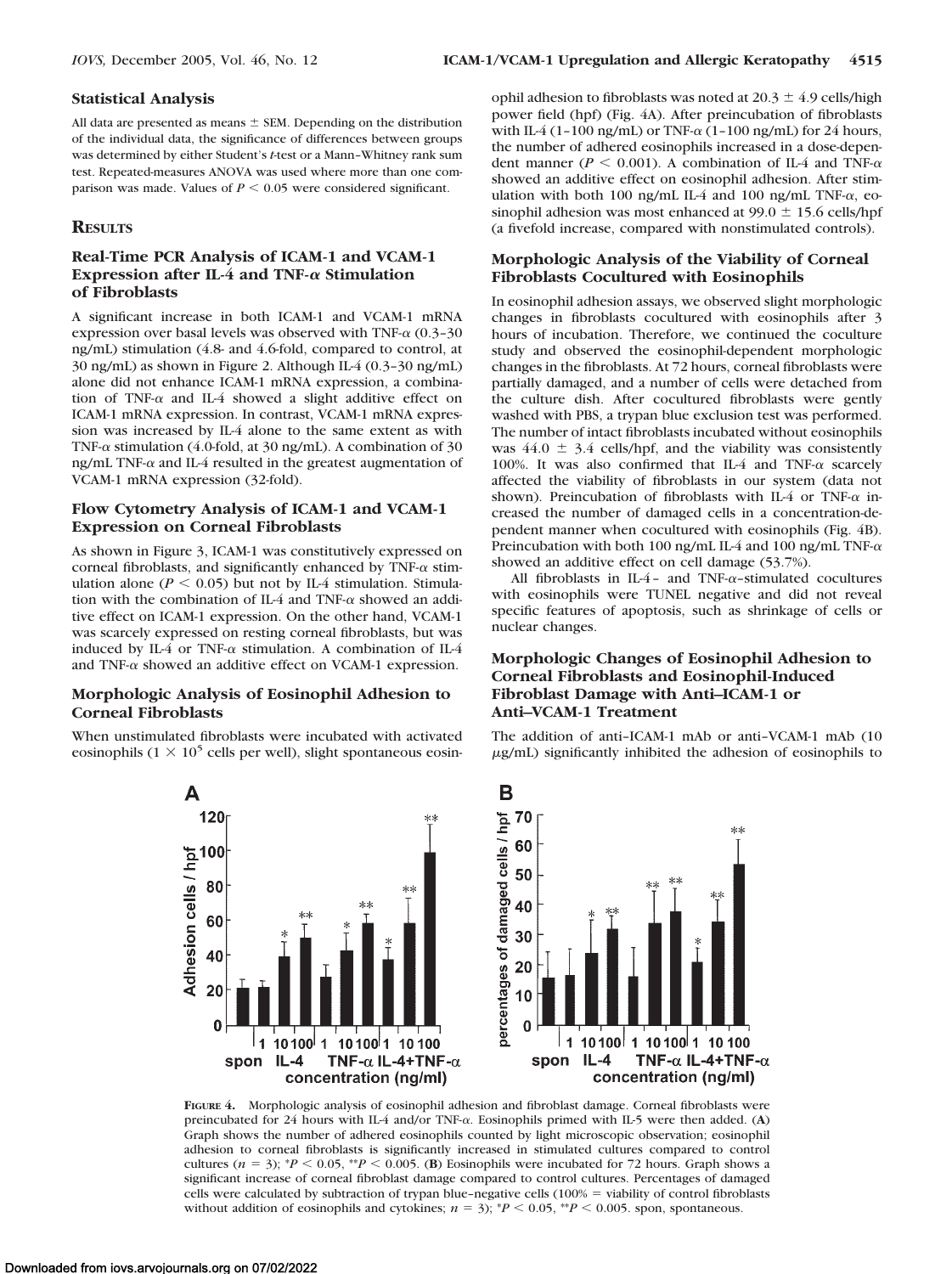activated fibroblasts (Fig. 5A). Preincubation with anti–ICAM-1 or anti–VCAM-1 mAb significantly inhibited the eosinophil adhesion by approximately 80%, compared to the level observed with mouse  $IgG<sub>1</sub>$  application.

Eosinophil-induced cell damage was also assayed after 72 hours of coculturing. Treatment with anti–ICAM-1 mAb and anti–VCAM-1 mAb significantly reduced the fibroblast damage (57% and 43%, respectively) to a similar extent as with eosinophil adhesion (Fig. 5B). An additive reduction of fibroblast damage was observed when fibroblasts were treated with both anti–ICAM-1 and anti–VCAM-1 mAbs.

## **Conjunctival and Corneal Impression Cytology**

To provide further evidence for our in vitro findings, conjunctival and corneal impression cytology was carried out on eight patients with AKC and sterile shield corneal ulceration (eight eyes). Conjunctival imprints from all eyes contained sheets of conjunctival epithelial cells with advanced squamous metaplasia, inflammatory cell infiltrates, predominant neutrophils and eosinophils, variable amounts of goblet cells, and mucin pickup. Figure 6A shows an abundance of inflammatory cell infiltrates, consisting mainly of neutrophils and eosinophils, adjacent to conjunctival epithelial cells with advanced squamous metaplasia (Dogru M, et al. *IOVS* 2002;46:ARVO E-Abstract 939). The red arrows indicate eosinophils, the black arrow points to a conjunctival epithelial sheet with Nelson's grade 2 squamous metaplasia and decreased cellular cohesion, and the black stars indicate a total loss of cellular cohesion between the focus of inflammation and the surrounding epithelial cells. The orange arrow indicates a loss of cellular cohesion between the conjunctival epithelial cells lying under the inflammatory infiltrates.

Imprints from eyes of patients with corneal ulcers revealed extensive infiltration by both neutrophils and eosinophils among isolated corneal epithelial cells with advanced squamous metaplasia. Figure 6B, a representative corneal impression cytology imprint obtained from the ulcer edge in the same patient as Figure 6A, shows extensive infiltration by eosinophils (red arrows) and neutrophils and isolated corneal epithelial cells with Nelson's grade 3 squamous metaplasia.

#### **DISCUSSION**

Eosinophils have long been blamed for the morbidity of corneal complications in patients with allergies. Indeed, eosinophils have been shown to accumulate on the ocular surface in patients with allergic conjunctivitis and to exert cytotoxic effects through degranulation. We have previously reported higher concentrations of eotaxins in the tears of patients with severe ocular allergies and observed that tears of such patients had chemotactic activity for eosinophils in vitro.<sup>6</sup> Although the current literature suggests some evidence in relation to eosinophil-induced ocular damage in ocular surface allergies, the precise mechanisms of the formation of severe corneal damage, especially corneal ulceration, are still not clear.

Therefore, we performed quantitative real-time PCR and flow cytometric analysis to confirm the expression of ICAM-1 and VCAM-1 related to eosinophils at the mRNA and protein levels. We also looked into the in vitro morphologic alterations of corneal fibroblasts cocultured with eosinophils by assessing eosinophil adhesion to corneal fibroblasts, fibroblast viability, and the effects of anti–ICAM-1 and anti–VCAM-1 treatment on fibroblast morphology.

It is well known that keratocyte apoptosis is one the first events to follow corneal epithelial injury. Virtually any source of corneal epithelial injury, such as a mechanical scrape, LASIK surgery, or an infectious process, causes the release of cytokines from the epithelium, resulting in the activation and trans-



**FIGURE 5.** The effects of anti–ICAM-1 and anti–VCAM-1 mAb on cell adhesion and fibroblast damage. Cultured fibroblasts were treated with IL-4 and TNF- $\alpha$  (100 ng/mL each) and mouse IgG1 (mIgG; control), anti–ICAM-1, and anti–VCAM-1 antibody (10 mg/mL each) for 30 minutes. (**A**) Primed eosinophils were cocultured for 3 hours, and adhered eosinophils were counted  $(n = 3)$ ;  $*P < 0.05$ ,  $*P < 0.005$ . (**B**) Primed eosinophils were cocultured for 72 hrs, and the viability of keratocytes was evaluated by counting trypan blue–negative cells. Percentage of damaged cells was calculated by subtraction of trypan blue–negative cells  $(n = 3)$ ; \*\**P* < 0.005. spon, spontaneous.

formation of keratocytes into a repair phenotype of fibroblasts that release enzymes such as collagenases, matrix metalloproteinases involved in stromal modeling.<sup>33</sup> We thus chose to use fibroblast instead of keratocyte cultures in this study to investigate active fibroblast-related events that may be important in allergic wound-healing response. To support the findings from the in vitro experiments of this study, we performed conjunctival and corneal impression cytology on AKC patients with corneal ulcers as well.

We initially confirmed the expression of two adhesion molecules, ICAM-1 and VCAM-1, by real-time PCR and flow cytometry. Real-time PCR provided evidence that ICAM-1 and VCAM-1 mRNA expression were upregulated with IL-4 and TNF- $\alpha$  stimulation. Flow cytometry analysis revealed further evidence of increased corneal fibroblast expression of ICAM-1 and VCAM-1 on stimulation by IL-4 and TNF- $\alpha$ . We thought that increased expression of ICAM-1 and VCAM-1 on corneal fibroblasts on stimulation with IL-4 and TNF- $\alpha$ , two cytokines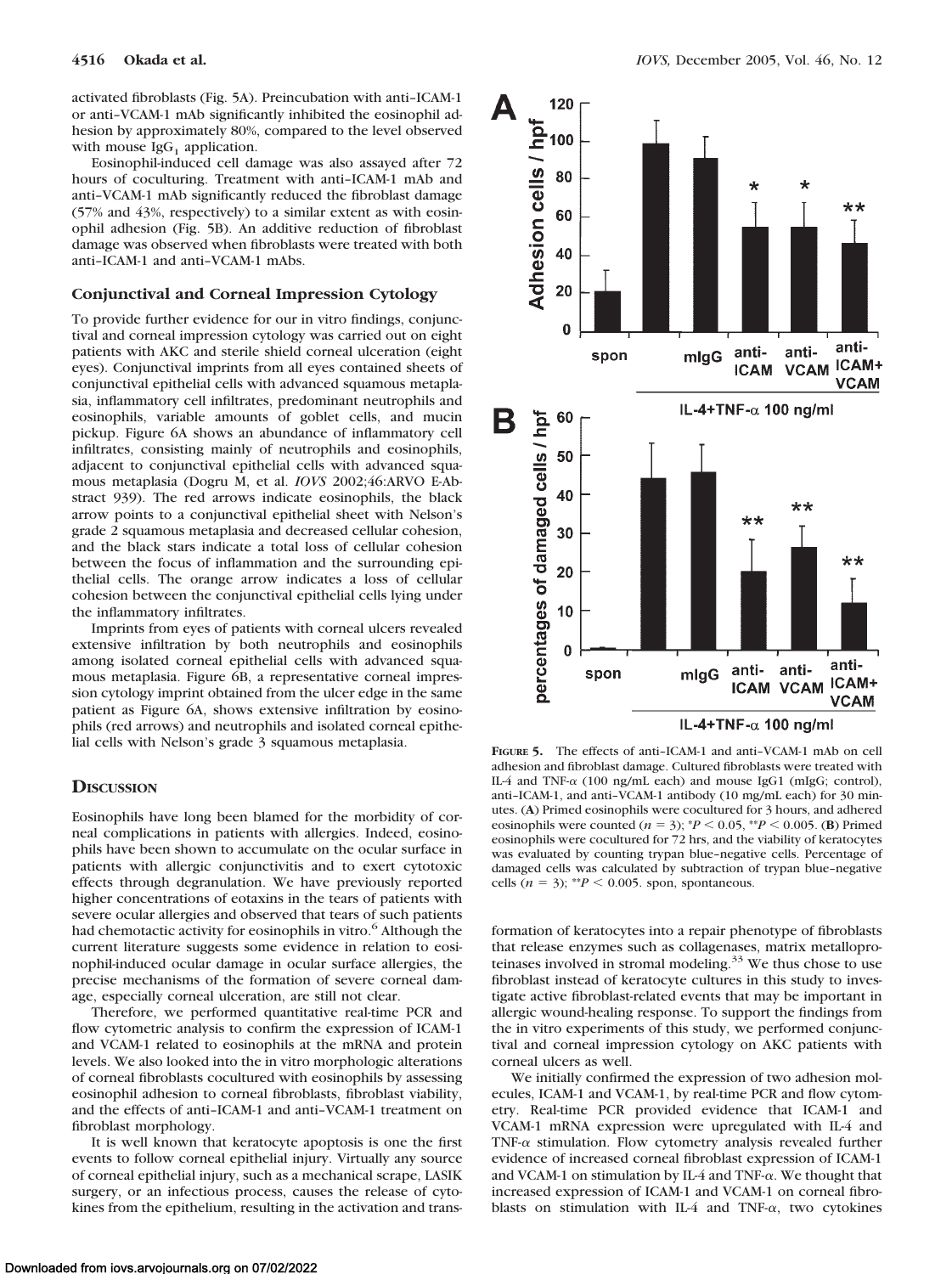**FIGURE 6.** (**A**) Conjunctival impression cytology specimen from a patient with AKC and corneal ulceration, showing the abundance of inflammatory cell infiltrates, consisting mainly of neutrophils and eosinophils (*red arrows*), adjacent to conjunctival epithelial cells with advanced Nelson's grade 2 squamous metaplasia and decreased cellular cohesion (*black arrow*), as well as the total loss of cellular cohesion between the focus of inflammation and the surrounding epithelial cells (*black stars*) and the loss of cellular cohesion between the conjunctival epithelial cells lying under the inflammatory infiltrates (*orange ar* $row$ ) (magnification,  $\times$ 100). (**B**) Rep-



resentative corneal impression cytology imprint obtained from the ulcer edge in the same patient, showing extensive eosinophilic infiltration (*red arrows*) and neutrophils (*yellow arrows*) and isolated corneal epithelial cells with Nelson's grade 3 squamous metaplasia (Wiegert's iron hematoxylin staining; magnification,  $\times 100$ ) (Dogru M, et al. *IOVS* 2002;46:ARVO E-Abstract 939).

known to be present in high amounts in allergic ocular surfaces, prepared a background which would ease the adhesion of eosinophils to corneal fibroblasts.

Indeed, eosinophils are known to bind ICAM-1 via all four members of the CD18 integrin family, CD11a to -d, which are expressed on the eosinophil cell sulface.<sup>22-27</sup> Eosinophils also express a number of  $\beta$ 1 integrins, of which  $\alpha$ 4 $\beta$ 1, the ligand of VCAM-1, is best characterized.<sup>28</sup> Observations from previous studies suggest that ICAM-1 and VCAM-1 are the potent molecules involved in eosinophil-fibroblast adhesion. The present study is the first to describe the morphologic alterations of corneal fibroblasts exposed to IL-4 and TNF- $\alpha$ , and bound by eosinophils.

Our morphologic observations of the cocultures showed that both IL-4 and TNF- $\alpha$  increased eosinophil adhesion to corneal fibroblasts solitarily and in combination. Likewise, applications of both cytokines were associated with significant increases in corneal fibroblast cell damage in the cultures. Our TUNEL assay findings suggested that fibroblast cellular damage was due to eosinophil-induced necrosis rather than apoptosis. Interestingly, blocking experiments performed with anti– ICAM-1 and anti–VCAM-1 applications revealed partial reversal of cellular damage. The reversal effect was enhanced when anti–ICAM-1 and anti–VCAM-1 were applied concomitantly.

Our results suggest that eosinophil adhesion to corneal fibroblasts via ICAM-1 and VCAM-1 may lead to degranulation of eosinophils. Indeed, eosinophils contain cytotoxic proteins such as ECP and MBP, which are released on activation and have been reported to cause damage to corneal cellular structures.12 However, it should be noted that eosinophil adhesion was not completely inhibited with the anti–ICAM-1 and anti– VCAM-1 monoclonal antibodies in this study, indicating that other molecules may be associated with corneal fibroblasts. Recent evidence indicates that cell adhesion through CD11b/ CD18 (Mac-1) is a crucial step for the activation, signaling, and effector function of eosinophils.<sup>20,21</sup> On the other hand, it has been reported that VLA-4 (CD49d)-mediated adhesion augments stimulated eosinophil degranulation. Therefore, ICAM- $1/\beta$ 2 and VCAM-1/VLA-4 interactions seem to be involved in the mechanisms of eosinophil cytotoxicity.

Conjunctival impression cytology findings in all subjects revealed inflammatory cell infiltrates, consisting mainly of neutrophils and eosinophils, adjacent to conjunctival epithelial cells with advanced squamous metaplasia, providing clinical evidence on the adverse effects of the inflammatory process on the epithelial cells and backing up our findings from the in vitro experiments. Interestingly, imprints obtained from corneal ulcers showed extensive eosinophilic and neutrophilic infiltration among isolated corneal epithelial cells with advanced squamous metaplasia, suggesting adverse effects of the infiltrates on cellular cohesion and integrity.

In conclusion, we found that corneal fibroblasts express ICAM-1 and VCAM-1 when activated with IL-4 and TNF- $\alpha$ , and the expression is highly selective among all adhesion-related molecules. Eosinophils can adhere to the activated fibroblasts and can induce subsequent fibroblast damage through the adhesion molecules. Eosinophil adhesion to fibroblasts may contribute to the pathogenesis of severe persistent allergic corneal ulcers.

#### *References*

- 1. Matsumoto K, Saito H. The role of eosinophils in asthma: Sarastro or the Queen of the Night? *Int Arch Allergy Immunol*. 2001;125: 290 –296.
- 2. Foster CS, Calonge M. Atopic keratoconjunctivitis. *Ophthalmology*. 1990;97:992–1000.
- 3. Tuft SJ, Kemeny DM, Dart JK, Buckley RJ. Clinical features of atopic keratoconjunctivitis. *Ophthalmology*. 1991;98:150 –158.
- 4. Cameron JA. Shield ulcers and plaques of the cornea in vernal keratoconjunctivitis. *Ophthalmology*. 1995;102:985–993.
- 5. Montan PG, Biberfeld PJ, Scheynius A. IgE, IgE receptors, and other immunocytochemical markers in atopic and nonatopic patients with vernal keratoconjunctivitis. *Ophthalmology*. 1995;102:725–732.
- 6. Fukagawa K, Nakajima T, Tsubota K, Shimmura S, Saito H, Hirai K. Presence of eotaxin in tears of patients with atopic keratoconjunctivitis with severe corneal damage. *J Allergy Clin Immunol*. 1999; 103:1220 –1221.
- 7. Eidelman DH, Minshall E, Dandurand RJ, et al. Evidence for major basic protein immunoreactivity and interleukin 5 gene activation during the late phase response in explanted airways. *Am J Respir Cell Mol Biol*. 1996;15:582–589.
- 8. Tsubota K, Takamura E, Hasegawa T, Kobayashi T. Detection by brush cytology of mast cells and eosinophils in allergic and vernal conjunctivitis. *Cornea*. 1991;10:525–531.
- 9. Montan PG, van Hage-Hamsten M. Eosinophil cationic protein in tears in allergic conjunctivitis. *Br J Ophthalmol*. 1996;80:556 –560.
- 10. Leonardi A, Borghesan F, Faggian D, Secchi A, Plebani M. Eosinophil cationic protein in tears of normal subjects and patients affected by vernal keratoconjunctivitis. *Allergy*. 1995;50:610 – 613.
- 11. Trocme SD, Kephart GM, Bourne WM, Buckley RJ, Gleich GJ. Eosinophil granule major basic protein deposition in corneal ulcers associated with vernal keratoconjunctivitis. *Am J Ophthalmol*. 1993;115:640 – 643.
- 12. Trocme SD, Hallberg CK, Gill KS, Gleich GJ, Tyring SK, Brysk MM. Effects of eosinophil granule proteins on human corneal epithelial cell viability and morphology. *Invest Ophthalmol Vis Sci*. 1997; 38:593–599.